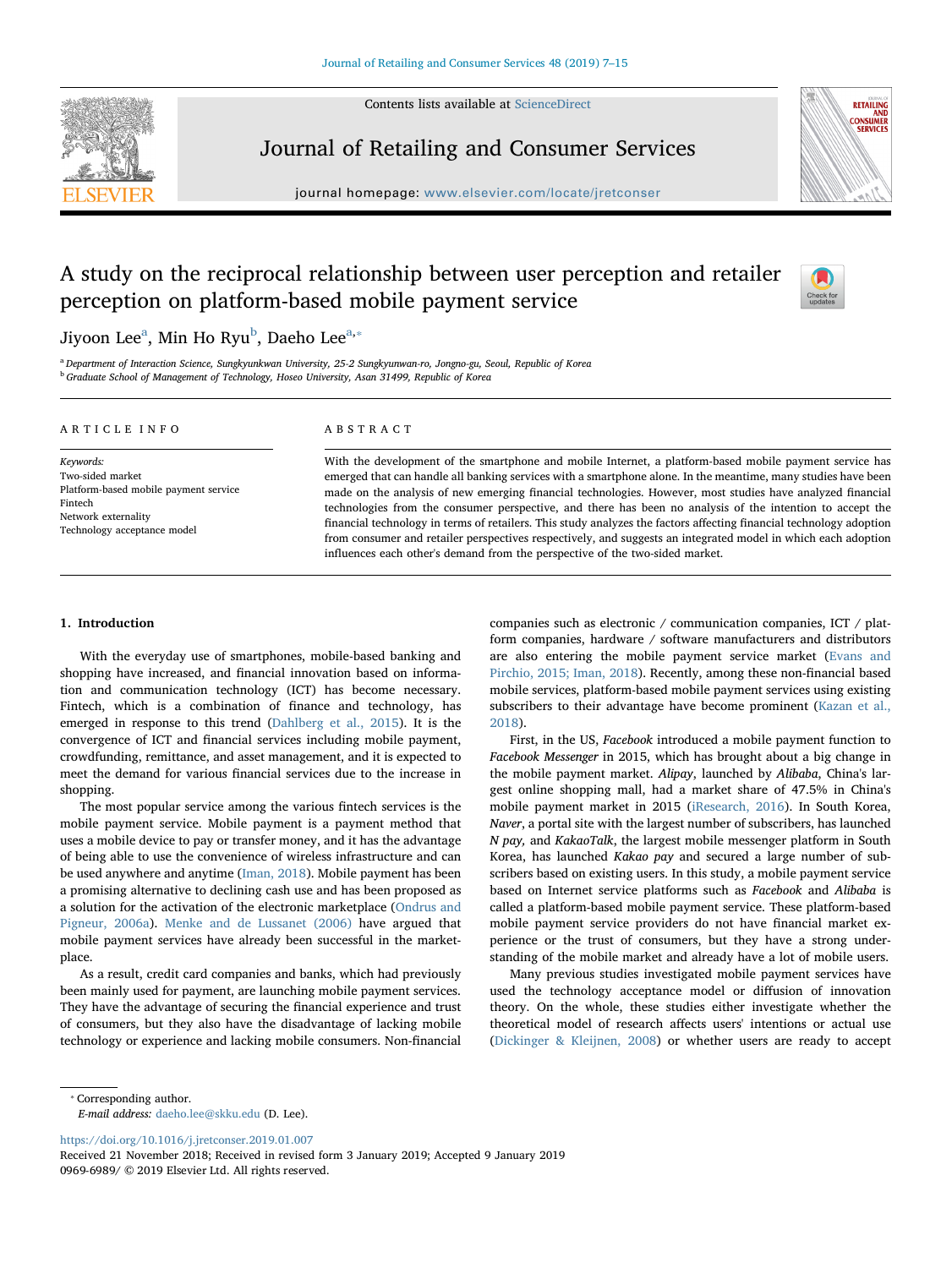mobile payment services [\(Zmijewska, 2004](#page-8-1)). For example, [Zmijewska](#page-8-1) [et al. \(2004\)](#page-8-1) analyzed the effect of perceived price on users' attitudes toward service and motivation to use. [Kleijnen et al. \(2004\)](#page-7-7) have shown that perceived cost and social influence are influential on the intention to use mobile payment services. [Pousttchi \(2003\)](#page-8-2) verified that the concept of convenience, which is a combination of ease of use and transaction time, centered on value-added theory, which influences mobile payment acceptance. [Zmijewska et al. \(2004\)](#page-8-1) proved that mobility, which is a typical characteristic of mobile devices, is also an important factor in the intention to use a mobile payment service. In addition, [Chen and Adams \(2005\)](#page-7-8) showed that users should experience the quality of service first without cost, and that observability positively affects the diffusion of service innovation. They used both the technology acceptance model and innovation diffusion theory to determine the variables affecting the actual use of a mobile payment service. In addition, personal information security, which refers to caution around collecting and using personal information, is also an important factor for mobile payment services ([Chen, 2006\)](#page-7-9).

The success of Facebook and Alibaba in the mobile payment market was due to their existing mobile customers. Therefore, the meaning of network externality in the mobile payment market is very significant. However, existing mobile payment studies have limitations in that they do not consider network externality. [Mallat \(2007\)](#page-7-10) added critical externality and critical mass for network externality as new variables for qualitative research using focus group interviews and showed that network externality affects mobile payment services. However, that study was also limited in that it could not complete the analysis from the viewpoint of the two-sided market in which both direct network externalities and indirect external networks exist.

In a platform-based mobile payment service, consumers using mobile payment services and sellers providing products or services form a two-sided market centered on platforms. One of the most important characteristics of the two-sided market is network externality. Network externality means that the user's utility with the same product or service increases with the size of the network to which the product or service belongs. Network externality can be divided into direct network externality and indirect network externality. Direct network externality means that the utility of consumers increases as the number of consumers using the same product or service increases, and indirect network externality refers to a change in consumer utility as the number and variety of complementary products or applications of a product or service increases. That is, as the number of users of a mobile payment service increases, the reliability and usage intention of the service increases (direct network externality), and as the number of retailers available through a mobile payment service increases, consumers will find the platform to be more valuable (indirect network externality). On the contrary, the sellers located on the opposite side of the consumer are also indirectly influenced by the externalities of the network. In other words, secured mobile users attract more mobile consumers and sellers, and more attracted sellers in turn attract even more consumers. Growth is determined by how well iterations of this process occur in the mobile payment service, which is a two-sided market. Therefore, consumer intention to continue to use the mobile payment service and seller intention to continue to use the mobile payment service should be analyzed at the same time.

In this study, a survey was conducted for 304 mobile payment service users and 175 mobile payment service retailers so that the consumer acceptance intention model and the provider acceptance intention model could be linked together through the concept of network externalities. This model has significance in that it can present aspects for the continuous growth of the business, and the hope is that it will be able to suggest ways to revitalize the newly emerging fintech industries. In particular, this study analyzes the factors influencing the acceptance intention of retailer and consumer platform-based mobile payment services through structural equation modeling.

#### 2. Literature review

Mobile payment refers to products, services, and billing based on mobile devices and allows users the convenience of wireless infrastructure and other communication technologies ([Dahlberg et al.,](#page-7-11) [2008\)](#page-7-11). In an earlier study on mobile payments, [Kreyer et al. \(2003\)](#page-7-12) demonstrated that consumers are generally interested in using mobile payment applications. Mobile payment has been proposed as a solution for the activation of the electronic trading market [\(Ondrus and Pigneur,](#page-8-0) [2006a\)](#page-8-0). There are also a number of studies showing that mobile payment has successfully settled into the market, including billions of dollars in profitable mobile content, Paypal, and mobile payments for public transit [\(Menke and de Lussanet, 2006\)](#page-7-2).

A number of studies have applied the technology acceptance model or the diffusion of innovation theory among existing mobile payment services. In general, these are studies that investigate whether the theoretical model of research affects users' intentions or actual use or whether they are ready to accept mobile payment services. Many studies have examined consumer acceptance intentions by adding factors that are considered important in mobile payment services.

The 15 key variables of the typical mobile payment service are: price, convenience, compatibility, self-expression, mobility, network externality, observability, trialability, personal information security, system security, perceived risk, social impact, quality, technical concern, and trust. [Kleijnen et al. \(2004\)](#page-7-7) have studied mobile payment services based on the perceived price, which is the transaction cost and registration cost of consumers. Their study showed that perceived cost and social influence affect intention to use as a new factor in the technology acceptance model. [Zmijewska et al. \(2004\)](#page-8-1) have also investigated the effect of perceived price on the attitudes of users and their motivation to use services. [Pousttchi \(2003\)](#page-8-2) has verified that the concept of convenience—a combination of ease of use and transaction time, centered on the value-added theory—influenced the mobile payment process. In addition, [Zmijewska et al. \(2004\)](#page-8-1) and others have demonstrated that mobility, a typical feature of mobile devices, is also an important factor in the intention to use mobile payment services. [Mallat \(2007\)](#page-7-10) added a new criterion: the network mass externality and the critical mass, which is the minimum mass for diffusion, through qualitative research using focus group interviews. Jiajun and Carl (2005) pointed to "trialability"—that users should be able to experience the quality of the service first without cost—and verified its effect on actual mobile payment service use using both the technology acceptance model and innovation diffusion theory. In addition, personal information security—worries about the collecting and use of personal information—has also been proven to be an important factor in mobile payment services ([Chen, 2006](#page-7-9)). [Dewan and Chen \(2005\)](#page-7-13) investigated information security as an important cross-platform factor in the United States. [Dahlberg et al. \(2003\)](#page-7-14) demonstrated that trust and security factors have a significant influence on the use of mobile payment services and are important factors for consumers in a payment method.

Despite this high level of growth, however, there is also a belief that mobile payments are not as fast or as prevalent as previously expected ([Ondrus and Pigneur, 2006a\)](#page-8-0). The majority of studies have been conducted specifically on consumers in the US and Europe, which have led the proliferation of mobile payment services; there is a lack of research on new services in Asia. In addition, very few research studies have been conducted on network externality, an important factor in mobile services. Also, these studies are limited in that they are only qualitative, and direct and indirect networks are not separately classified. Therefore, this study attempts to overcome these limitations by examining the acceptance of users by setting the externality of direct and indirect networks as important variables in Korean consumers.

#### 3. Research model and hypothesis

For research purposes, structural equation modeling (SEM) was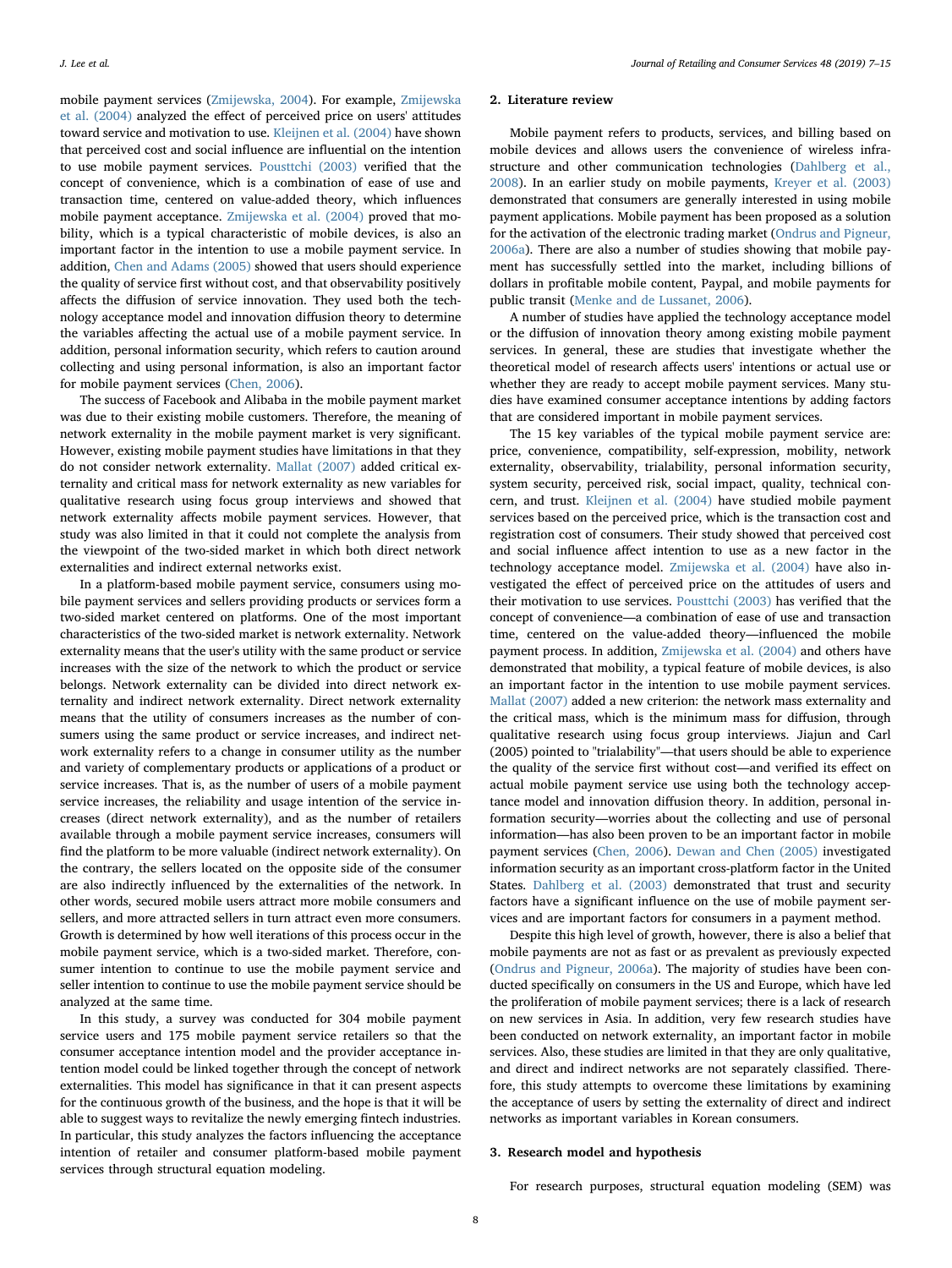used in this study. SEM has been used in many studies such as [Kim et al.](#page-7-15) [\(2018\),](#page-7-15) [Shin et al. \(2018\)](#page-8-3), [Sung et al. \(2018\)](#page-8-4), and [Kim et al. \(forth](#page-7-16)[coming\)](#page-7-16) to measure the intent to use ICT services.

#### 3.1. Consumer model hypothesis

First, a research model was constructed to investigate the intention of mobile payment service users on the consumer side in the two-sided market. The perceived ease of use, perceived usability, compatibility, accessibility, safety, and attitudes presented in the existing technology acceptance model were used as the factors of intention to continue to use a mobile payment service. Also, this paper tried to verify the effects of direct and indirect network externalities on intention to continue to use.

# 3.1.1. Compatibility

According to [Moore and Benbasat \(1991\)](#page-8-5), compatibility indicates how similar the new technology is to the past experience of potential users. [Schierz et al. \(2010\)](#page-8-6) defined compatibility as a variable that indicates how new information technologies are perceived as harmonious with existing values, behaviors, and existing experiences of users. [Chen](#page-7-17) [et al. \(2009\)](#page-7-17), [Corrocher \(2011\)](#page-7-18), [Wu and Wang \(2005\)](#page-8-7), [Mallat \(2004\)](#page-7-19), and [Schierz et al. \(2010\)](#page-8-6) analyzed how compatibility directly or indirectly affects users' attitudes toward or acceptance of information technology in the field of mobile services. Therefore, this study assumes that, if the platform-based mobile payment service is highly compatible, it can lower the switching cost to the new technology and increase the usability.

H1. Compatibility will have a positive influence on the perceived ease of a platform-based mobile payment service

# 3.1.2. Accessibility

According to [Moore and Benbasat \(1991\),](#page-8-5) accessibility means that a user can access a specific information system through a network or receive information from a user without restriction of time or space. In the case of [Lin and Lu \(2000\)](#page-7-20) and [Lederer et al. \(2000\)](#page-7-21), accessibility is important for consumers' intention to use websites. The results are as follows. In this study, a newly introduced mobile payment service eliminated the time and space limitations of electronic commerce settlement by combining with wireless internet. Therefore, this study assumes that accessibility will have a positive effect on users' acceptance of mobile payment services.

# H2. Accessibility will have a positive influence on the perceived usefulness of mobile payment services

#### 3.1.3. Indirect network externality

According to [Katz and Shapiro \(1985\),](#page-7-22) network externality is an increase in the utility or value that consumers gain as the number of users using the service increases or more complementary materials are provided to them. Network externality is divided into direct network externality and indirect network externality by [Gupta and Mela \(2008\)](#page-7-23), [Katz and Shapiro \(1985\)](#page-7-22), and [Lin and Bhattacherjee \(2008\).](#page-7-24) Indirect network externality, in particular, is the increase in the number of users and the additional value or utility that users gain when additional complementary products or services are added. [Gandal \(1994\)](#page-7-25) and [Shurmer \(1993\)](#page-8-8) examined indirect network externality as a factor influencing consumer acceptance of ICT products. Also, according to [Lin](#page-7-26) [and Lu \(2011\)](#page-7-26), which considers the characteristics of SNS, it is verified that services with indirect network externality providing various complementary services have high user continuous intention to use. Based on previous studies such as [Powell \(2009\)](#page-8-9), [Tapscott \(2008\)](#page-8-10), and [Lin and](#page-7-26) [Lu \(2011\),](#page-7-26) this study suggests that the indirect network of mobile payment services based on a platform can be used not only for additional services, but also for a variety of applications and merchants. It is assumed that indirect network externality will have a positive effect on the perceived usefulness of a mobile payment service.

H3. Indirect network externality will have a positive influence on the perceived usefulness of mobile payment services

#### 3.1.4. Perceived ease of use

According to [Davis \(1989\),](#page-7-27) when people are more readily available when using a product or service, the perceived ease of use increases, and the rate of use or acceptance of a product or service positively affects the perceived usefulness and user attitudes. [Moore and Benbasat](#page-8-5) [\(1991\)](#page-8-5) also demonstrated that perceived ease of use had an effect on perceived usefulness. In this study, we investigated the perceived ease of use of a mobile banking service and of a mobile payment service. It is assumed that perceived ease of use will have a positive effect on users' attitudes.

H4. Perceived ease of use will have a positive impact on the perceived usefulness of mobile payment services

H5. Perceived ease of use will positively affect user attitude toward a mobile payment service

#### 3.1.5. Perceived usefulness

[Davis \(1989\)](#page-7-27) has demonstrated that perceived usefulness influences user attitudes and intentions to use and is an important factor in accepting products or services. [Jung et al. \(2009\)](#page-7-28) suggested that consumers' perceived usefulness of mobile TV has a positive effect on user attitudes. Also, it is verified that the perceived usefulness of consumers in the e-commerce environment has a particularly important effect on satisfaction and persistence intention. Many research studies such as [Suhuai and Peter \(2010\)](#page-8-11) and [Featherman and Pavlou \(2003\)](#page-7-29) have shown that the perceived usefulness in environments using information technology, such as online or mobile shopping and the payment environment, is the most important factor. Therefore, in this study, it is assumed that perceived usefulness has a positive effect on user attitudes toward mobile payment services.

H6. Perceived usefulness will positively affect user attitudes toward mobile payment services

# 3.1.6. Direct network externality

In [Gupta and Mela \(2008\),](#page-7-23) direct network externality means that the total number of users who use a product or service increases, or the value that users feel increases when they believe that there are more users. In previous studies such as [Pae and Hyun \(2002\),](#page-8-12) [Iimi \(2005\)](#page-7-30), and [Gupta and Mela \(2008\)](#page-7-23), it has been verified that direct network externality has a significant effect on user utility. [Sledgianowski and](#page-8-13) [Kulviwat \(2009\)](#page-8-13) suggested that the total number of users has a significant effect on the intention to use social network services (SNSs). In addition, [Baker and White \(2010\)](#page-7-31) found that, when the number of Internet users increases, the intention to join an SNS increases. Therefore, this study assumes that direct network externality positively influences user attitudes toward mobile payment services.

H7. Direct network externality will positively affect user attitudes toward mobile payment services

# 3.1.7. Trust

[Gefen and Straub \(2004\)](#page-7-32) began to include trust in the technology acceptance model in the online shopping environment. [Ratnasingham](#page-8-14) [\(1998\)](#page-8-14) defined trust as a variable that reduces the fear of another party and reduces the risk cost associated with e-commerce transactions. In particular, trust in virtual environments is the primary means of social control, and the importance of trust in virtual environments is more important than in physical environments. In particular, trust is a very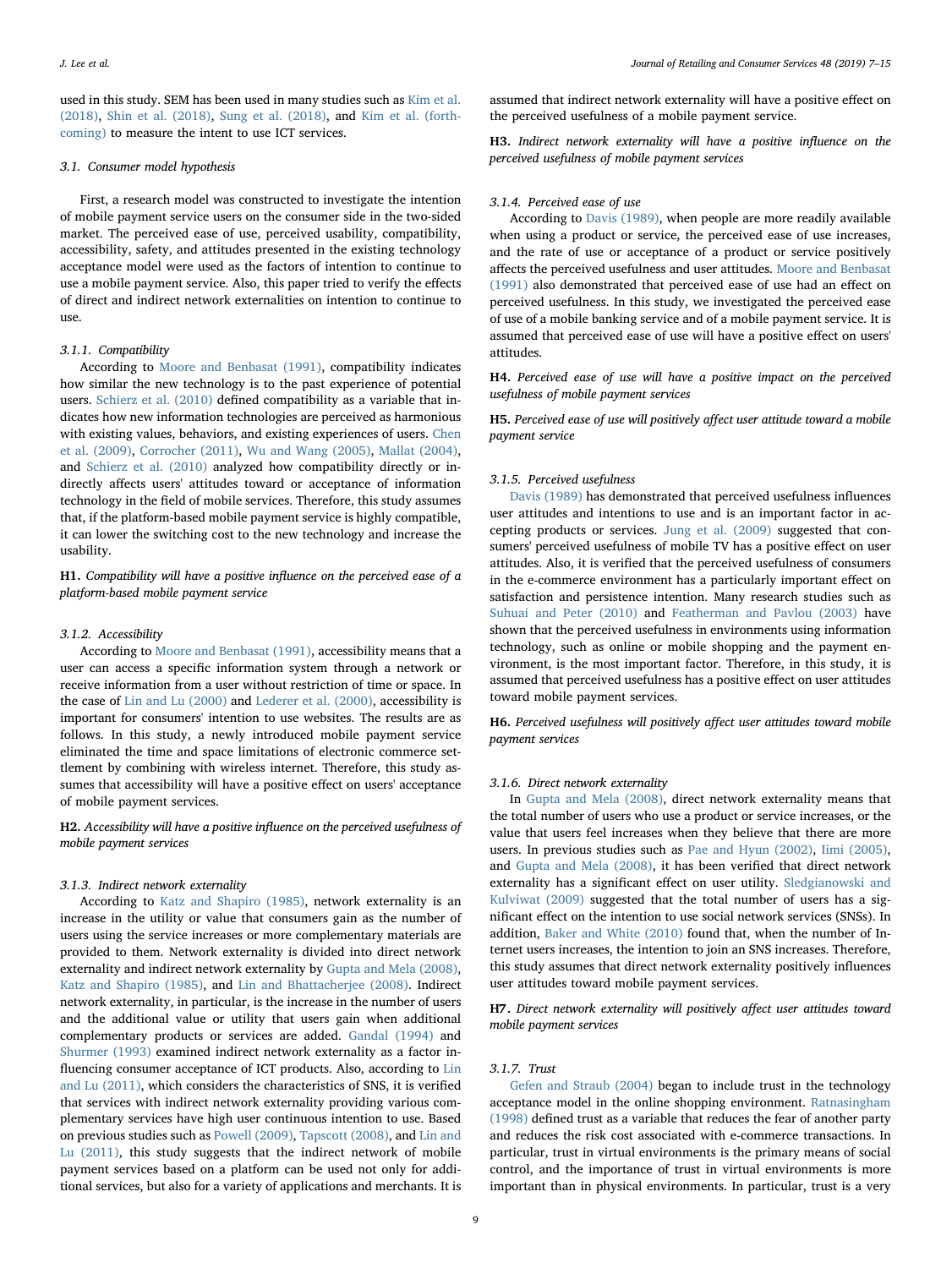important factor that enables people to use mobile payment services that are directly related to money. [Wang et al. \(2003\)](#page-8-15) conducted an empirical analysis by introducing perceived trust as a factor of a new technology acceptance model (TAM) to reflect user security and privacy problems in online banking acceptance research. [Luarn and Lin \(2005\)](#page-7-33) analyzed the intentions of mobile banking behavior by adding perceived reliability to the technology acceptance model. Therefore, this study assumes that, if reliability increases, it positively affects user attitudes toward the mobile payment service.

H8. Trust will have a positive influence on user attitudes toward mobile payment services

# 3.1.8. Attitude

Previous research by [Davis \(1989\)](#page-7-27) concluded that user attitudes toward information systems have an effect on people's behavioral intentions, and many other studies have supported this. In addition, the attitude of the user makes it possible to predict the use of the system, rather than factors such as feasibility, value, user information satisfaction, and user involvement. This study also assumes that user attitudes have a positive effect on the intention to continue to use mobile payment services.

H9. User attitudes will have a positive effect on the intent to use a mobile payment service

Based on the theoretical background, we present the research model shown in [Fig. 1](#page-3-0) to analyze the influential factors between variables.

# <span id="page-3-1"></span>3.2. Retailer research model

The purpose of [Section 3.2](#page-3-1) is to construct a second research model in order to investigate the influence factors of providers' intentions on platform-based mobile payment services. In specific, the purpose of this study is to examine the effect of network externality on intention to continue to use as well as perceived ease of use, trust, brand value, and satisfaction.

### 3.2.1. Perceived ease of use

According to [Mahmood et al. \(2000\)](#page-7-34), the perceived ease of use in IT services has a positive effect on end-user satisfaction. Therefore, it is assumed that the perceived ease of use positively affects retailer satisfaction from the viewpoint that suppliers are mobile payment service users as well as consumer models.

H10. Ease of use will positively affect retailer satisfaction of mobile payment services

#### 3.2.2. Network effect

<span id="page-3-0"></span>It can be seen from previous research [\(Zhao and Lu, 2012\)](#page-8-16) that perceived direct and indirect network externality has a significant effect on the user satisfaction of IT services and also has a positive effect on intention to continue to use. Therefore, in this study, the supplier also assumes that the network effect will have a positive effect on supplier satisfaction in terms of those who use the mobile payment service.

H11. Network externality will positively affect retailer satisfaction of mobile payment services

#### 3.2.3. Trust

According to [Kim et al. \(2009\),](#page-7-35) trust and satisfaction have traditionally been seen as important measures for the success of e-commerce, and trust has been used as an important variable to measure satisfaction. Therefore, in this study, the retailer also assumes that the trust of mobile payment service users will positively affect the satisfaction of retailers.

H12. Trust will have a positive impact on the satisfaction of retailers of mobile payment services

# 3.2.4. Brand value

According to [Patterson and Spreng \(1997\),](#page-8-17) the relationship between perceived brand value and user satisfaction in the B2B environment has been proven to be significant and is positively influenced by repurchase intentions. Therefore, in this study, the retailer assumes that the brand value will have a positive effect on the satisfaction of retailers in terms of users of mobile payment services.

H13. Brand value will positively affect retailer satisfaction of mobile payment services

#### 3.2.5. Satisfaction

As shown in many previous studies, user satisfaction has been used as an important measure for users' intention to use. Specifically, [Yi and](#page-8-18) [La \(2004\)](#page-8-18) found that it has a positive effect on intention to use and significant influence on repurchase intention. Therefore, it is assumed that satisfaction positively affects intention to continue to use from the viewpoint that retailers are mobile payment service users like consumers.

H14. Retailer satisfaction will positively affect the intention to continue to use of the provider of a mobile payment service

Based on the theoretical background, the research model is presented as shown in [Fig. 2](#page-4-0).

# 4. Research methods

#### 4.1. Construct measurement

In this study, the variables that are appropriate for the environment of the study were observed and analyzed, and the validated items were selected in order to secure the content validity of the measurement items of the set variables. All variables were measured using a 5-point



Fig. 1. Consumer research model.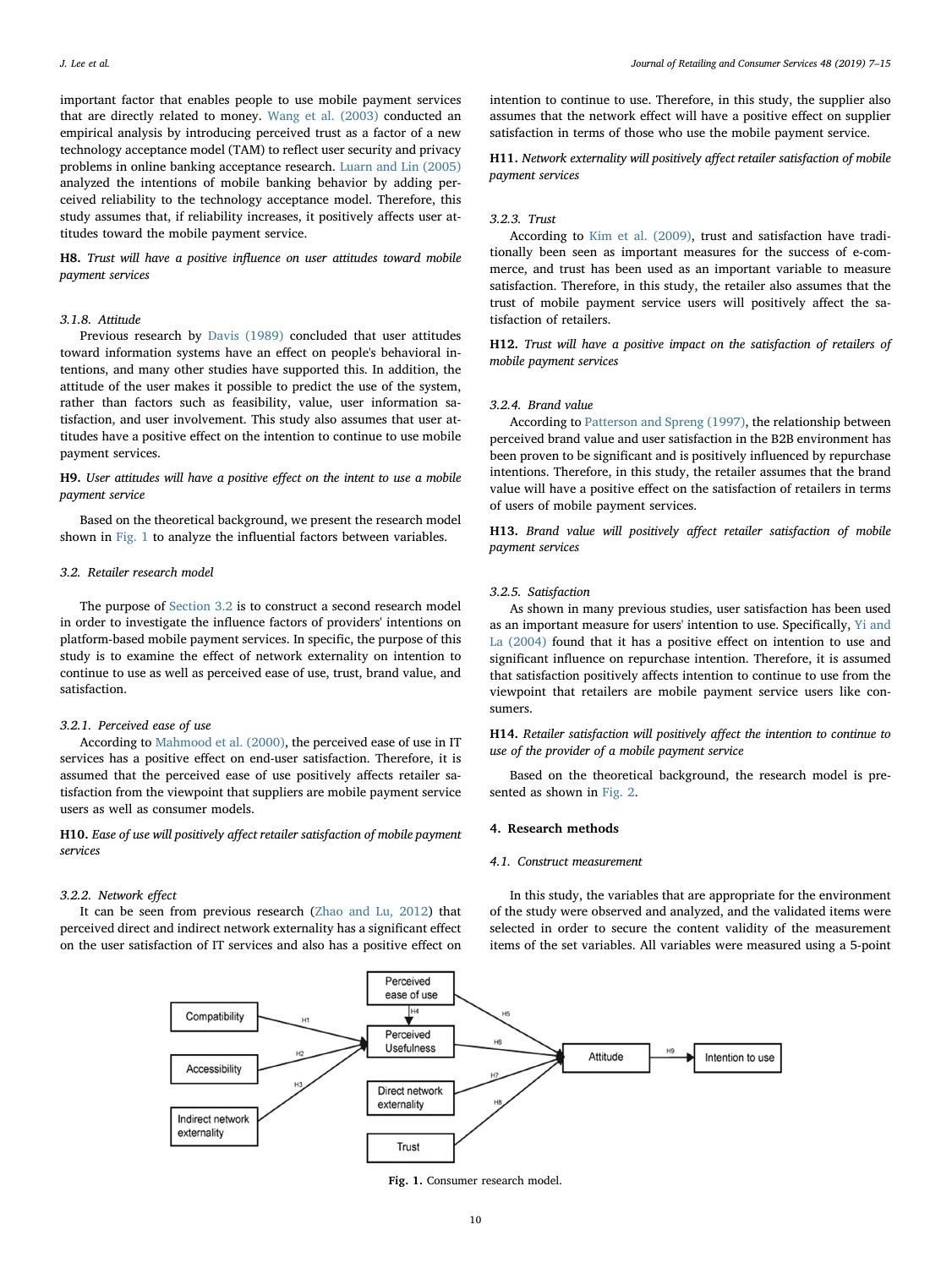<span id="page-4-0"></span>

Fig. 2. Retailer research model.

Likert scale. All items used in the study are listed in the Appendix.

# 4.2. Data collection and demographic analysis

In this study, data were collected by distributing questionnaires through PCs and mobile devices in order to obtain data to test the proposed research models and hypotheses. A total of 313 Korean respondents who used or intended to use the platform-based mobile payment service were asked to complete the questionnaire. The data were used for the analysis of 304 copies of the questionnaire. The demographic characteristics of the sample are shown in [Table 1](#page-4-1) below.

For the retailer model, the survey was collected from 273 retailers of the platform-based mobile payment service. Among the respondents, the fashion field accounted for the largest number (23.8%), followed by furniture and interior design (13.9%) and food (13.6%) as shown in [Table 2](#page-4-2). In addition, retailers in various fields, including sports and leisure (6.2%), cosmetics (5.9%), and digital appliances (4.4%), participated in the survey. As for the age of the retailers, most were in their 30 s (42.1%), followed by 40 s (30.8%), 50 or older (14.7%), and 20 s (12.5%). Among the respondents, 175 were used for the analysis after excluding cases with many missing items and insufficient responses.

|  | 4.2.1. Verification of reliability and validity of measured variables |  |  |  |
|--|-----------------------------------------------------------------------|--|--|--|
|  | In order to determine the degree to which the measurement items       |  |  |  |

#### <span id="page-4-1"></span>Table 1

Demographic profile of consumer respondents ( $n = 313$ ).

| Division                     |                       | Frequency | Percent |
|------------------------------|-----------------------|-----------|---------|
| Gender                       | Male                  | 153       | 48.9    |
|                              | Female                | 160       | 51.1    |
| Age                          | Under 19              | 68        | 21.7    |
|                              | $20 - 29$             | 59        | 18.9    |
|                              | $30 - 39$             | 63        | 20.1    |
|                              | $40 - 49$             | 61        | 19.5    |
|                              | 50 or older           | 62        | 19.8    |
| Education                    | Less than high school | 13        | 4.2     |
|                              | High school student   | 51        | 16.3    |
|                              | High school graduate  | 37        | 11.8    |
|                              | University student    | 36        | 11.5    |
|                              | University graduate   | 142       | 45.4    |
|                              | Master student        | 4         | 1.3     |
|                              | Postgraduate          | 30        | 9.6     |
| Earnings (KRW <sup>a</sup> ) | Less than 2,000,000   | 37        | 11.8    |
|                              | 2,000,001-3,000,000   | 50        | 16.0    |
|                              | 3,000,001-4,000,000   | 52        | 16.6    |
|                              | 4,000,001-5,000,000   | 63        | 20.1    |
|                              | 5,000,001-6,000,000   | 40        | 12.8    |
|                              | 6,000,001-7,000,000   | 25        | 8.0     |
|                              | 7,000,001-9,000,000   | 30        | 9.6     |
|                              | 9,000,001 or more     | 16        | 5.1.    |
|                              |                       |           |         |

<span id="page-4-3"></span>

|           | <sup>a</sup> KRW: the currency of South Korea, 1 USD = 1130.51 KRW as of December |  |  |  |
|-----------|-----------------------------------------------------------------------------------|--|--|--|
| 11, 2018. |                                                                                   |  |  |  |

<span id="page-4-2"></span>

| Fable |  |
|-------|--|
|-------|--|

Demographic profile of retailer respondents (n = 273).

| Division                               |                             | Frequency | Percent |
|----------------------------------------|-----------------------------|-----------|---------|
| Age                                    | $20 - 29$                   | 34        | 12.5    |
|                                        | $30 - 39$                   | 115       | 42.1    |
|                                        | $40 - 49$                   | 84        | 30.8    |
|                                        | 50 or older                 | 40        | 14.7    |
| Business domain                        | Cosmetics                   | 16        | 5.9     |
|                                        | Sports and leisure          | 17        | 6.2     |
|                                        | Furniture & interior design | 38        | 13.9    |
|                                        | Food                        | 37        | 13.6    |
|                                        | Fashion                     | 65        | 23.8    |
|                                        | Digital appliances          | 12        | 4.4     |
|                                        | Life and health             | 33        | 12.1    |
|                                        | Etc                         | 55        | 20.1    |
| Monthly turnover (10 <sup>6</sup> KRW) | Less than 5                 | 116       | 42.5    |
|                                        | $5 - 10$                    | 41        | 15.0    |
|                                        | $10 - 20$                   | 34        | 12.5    |
|                                        | $20 - 30$                   | 12        | 4.4     |
|                                        | $30 - 50$                   | 20        | 7.3     |
|                                        | $50 - 80$                   | 27        | 9.9     |
|                                        | 80-100                      | 11        | 4.0     |
|                                        | More than 100               | 12        | 4.4     |

used to measure the research units included in the model were correlated before the research hypothesis was verified, we used the statistical program SPSS Statistics 21 to determine the reliability of the coefficient calculations. As a result, all factors were determined to be over 0.7, which is the general acceptance standard, as shown in [Tables 3 and 4](#page-5-0). The results of this analysis indicate that all of the latent variables used in this study have statistical internal consistency.

#### 4.2.2. Research model fit

In this study, the independent variables expected to affect consumer perceived usefulness and the attitudes of users were compatibility, safety, accessibility, direct network externality, and indirect network externality. These variables were analyzed using the regression analysis of the structural equation model. The results of the fit of the consumer model are shown in [Table 5](#page-5-1). The results of the fit exceeded the reference value, so it could be judged to be an appropriate model as a whole.

Also, the independent variables expected to affect retailer perceived satisfaction and intention to continue to use were perceived ease of use, brand value, network externality, and trust. These variables were analyzed using the regression analysis of the structural equation model. The results of the fit of the retailer model are shown in [Table 6](#page-5-2). The results of the fit exceeded the reference value and could be judged to be an appropriate model as a whole.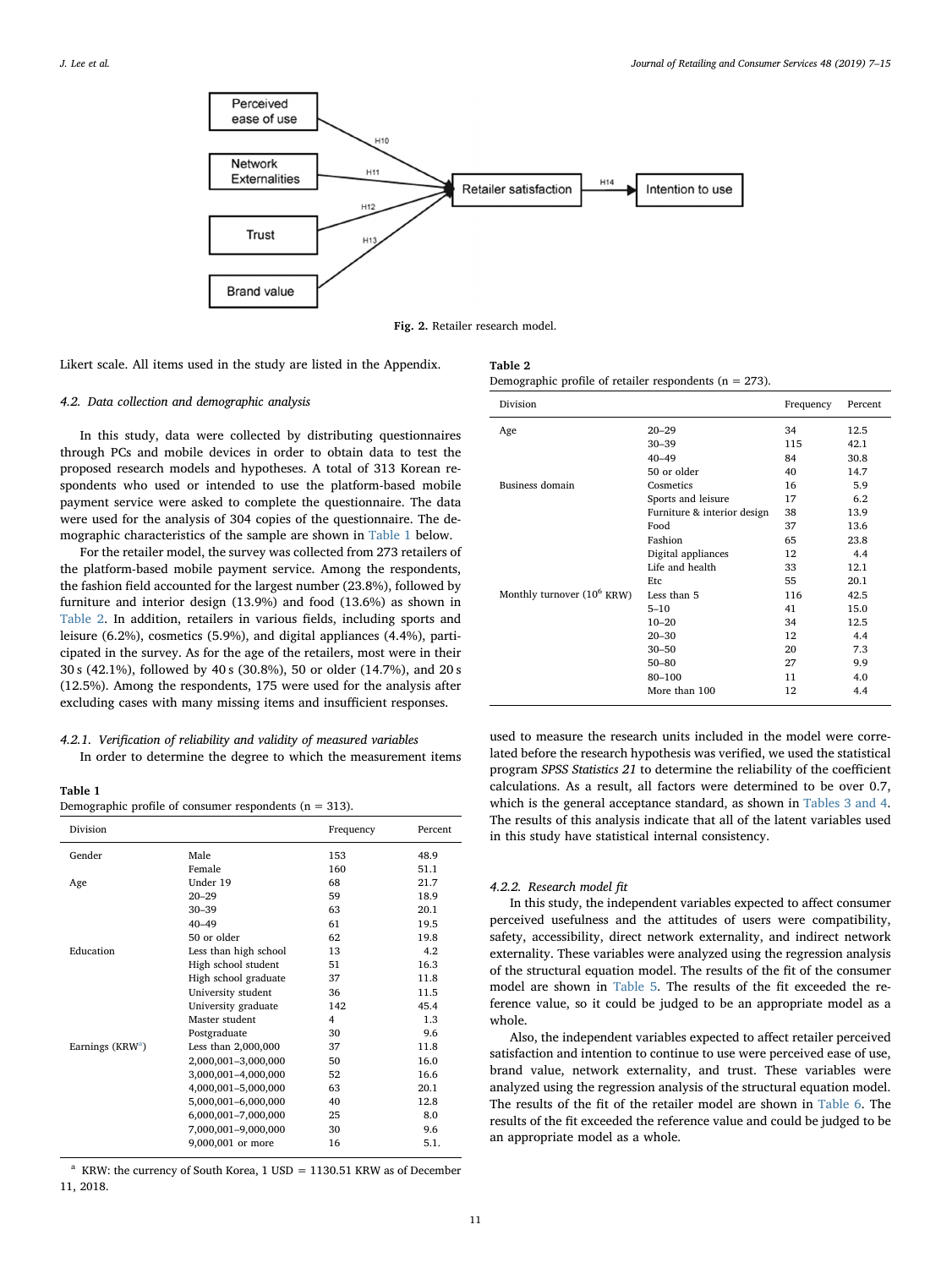<span id="page-5-0"></span>Table 3 Results of reliability and validity analysis of consumer side variables.

| Items            | Cronbach's $\alpha$ | Unstandardized<br>estimates | Standardized<br>estimates | S.E.  | C.R.   | P          |
|------------------|---------------------|-----------------------------|---------------------------|-------|--------|------------|
| COM1             | 0.821               | 1.000                       | 0.519                     |       |        |            |
| COM <sub>2</sub> |                     | 0.998                       | 0.552                     | 0.120 | 8.294  | 含含金        |
| COM <sub>3</sub> |                     | 1.671                       | 0.731                     | 0.200 | 8.346  | ***        |
| COM4             |                     | 1.617                       | 0.703                     | 0.198 | 8.174  | ***        |
| COM5             |                     | 1.153                       | 0.535                     | 0.165 | 6.992  | 含含含        |
| ACC1             | 0.888               | 1.000                       | 0.848                     |       |        |            |
| ACC <sub>2</sub> |                     | 1.072                       | 0.831                     | 0.063 | 16.971 | ***        |
| ACC <sub>3</sub> |                     | 0.982                       | 0.753                     | 0.066 | 14.814 | ***        |
| ACC4             |                     | 0.851                       | 0.699                     | 0.064 | 13.299 | ***        |
| ACC <sub>5</sub> |                     | 0.919                       | 0.740                     | 0.064 | 14.400 | 含含含        |
| PEOU1            | 0.846               | 1.000                       | 0.786                     |       |        |            |
| PEOU2            |                     | 1.016                       | 0.794                     | 0.072 | 14.183 |            |
| PEOU3            |                     | 0.897                       | 0.698                     | 0.073 | 12.215 | ***        |
| PEOU4            |                     | 0.833                       | 0.669                     | 0.072 | 11.622 | ***        |
| PU1              | 0.839               | 1.000                       | 0.717                     |       |        |            |
| PU <sub>2</sub>  |                     | 1.023                       | 0.690                     | 0.091 | 11.192 | ***        |
| PU <sub>3</sub>  |                     | 1.111                       | 0.698                     | 0.098 | 11.312 | ***        |
| PU4              |                     | 1.069                       | 0.732                     | 0.090 | 11.849 | ***        |
| ATT1             | 0.866               | 1.000                       | 0.778                     |       |        |            |
| ATT <sub>2</sub> |                     | 0.949                       | 0.717                     | 0.073 | 12.926 | ***        |
| ATT3             |                     | 1.025                       | 0.672                     | 0.085 | 12.017 | ***        |
| ATT4             |                     | 1.061                       | 0.779                     | 0.074 | 14.269 | ***        |
| IU1              | 0.894               | 1.000                       | 0.808                     |       |        |            |
| IU <sub>2</sub>  |                     | 0.986                       | 0.793                     | 0.064 | 15.291 | ***        |
| IU <sub>3</sub>  |                     | 1.042                       | 0.810                     | 0.066 | 15.723 | ***        |
| IU4              |                     | 0.978                       | 0.720                     | 0.073 | 13.478 | ***        |
| IU <sub>5</sub>  |                     | 0.853                       | 0.639                     | 0.073 | 11.945 | ***        |
| DN1              | 0.825               | 1.000                       | 0.542                     |       |        | ***        |
| DN <sub>2</sub>  |                     | 1.175                       | 0.645                     | 0.123 | 9.543  | ***        |
| DN3              |                     | 1.177                       | 0.703                     | 0.140 | 8.382  | ***        |
| DN <sub>4</sub>  |                     | 1.394                       | 0.775                     | 0.159 | 8.797  |            |
| IDN1             | 0.830               | 1.000                       | 0.732                     |       |        |            |
| IDN <sub>2</sub> |                     | 0.956                       | 0.626                     | 0.094 | 10.176 | ***        |
| IDN3             |                     | 1.075                       | 0.736                     | 0.090 | 11.927 | ***<br>*** |
| IDN4             |                     | 0.981                       | 0.706                     | 0.086 | 11.463 |            |
| IDN <sub>5</sub> |                     | 1.019                       | 0.737                     | 0.074 | 11.945 | ***        |
| TRU1             | 0.722               | 1.000                       | 0.948                     |       |        |            |
| TRU <sub>2</sub> |                     | 0.825                       | 0.779                     | 0.095 | 8.644  | ***        |
|                  |                     |                             |                           |       |        |            |

Note: COM: Compatibility, AES: Accessibility, PEOU: Perceived ease of use, PU: Perceived usefulness, ATT: Attitude, IU: Intention to continue to use, DN: Direct network externality, IDN: Indirect network externality, TRU: Trust.

<span id="page-5-3"></span>\*\*\* denotes level of significance at 1%.

#### Table 4

| Results of reliability and validity analysis of retailer side variables. |  |
|--------------------------------------------------------------------------|--|
|--------------------------------------------------------------------------|--|

| Items            | Cronbach's $\alpha$ | Unstandardized<br>estimates | Standardized<br>estimates | S.E.  | C.R.   | P   |
|------------------|---------------------|-----------------------------|---------------------------|-------|--------|-----|
| PEOU1            | 0.844               | 1.000                       | 1.021                     |       |        |     |
| PEOU2            |                     | 0.746                       | 0.682                     | 0.810 | 0.922  | 含含含 |
| NE1              | 0.866               | 1.000                       | 0.798                     |       |        |     |
| NE2              |                     | 1.205                       | 0.958                     | 0.092 | 13.131 | 含含含 |
| NE <sub>3</sub>  |                     | 0.955                       | 0.752                     | 0.088 | 10.915 | 含含含 |
| TRU1             | 0.916               | 1.000                       | 0.834                     |       |        |     |
| TRU2             |                     | 1.205                       | 0.908                     | 0.065 | 15.655 | 含含含 |
| TRU3             |                     | 0.955                       | 0.895                     | 0.063 | 15.269 | 含含含 |
| BV1              | 0.828               | 1.000                       | 0.796                     |       |        |     |
| BV2              |                     | 0.794                       | 0.853                     | 0.063 | 12.602 | 含含含 |
| BV <sub>3</sub>  |                     | 0.816                       | 0.769                     | 0.074 | 11.015 | 含含含 |
| SAT <sub>1</sub> | 0.861               | 1.000                       | 0.877                     |       |        |     |
| SAT <sub>2</sub> |                     | 0.856                       | 0.674                     | 0.083 | 10.357 | 含含含 |
| SAT <sub>3</sub> |                     | 0.958                       | 0.882                     | 0.059 | 16.368 | 含含含 |
| IU1              | 0.706               | 1.000                       | 0.875                     |       |        |     |
| IU <sub>2</sub>  |                     | 1.322                       | 0.885                     | 0.091 | 14.483 | 含含含 |

Note: PEOU: Perceived ease of use, NE: Network externality, TRU: Trust, BV: Brand value, SAT: Satisfaction, IU: Intention to continue to use.

<span id="page-5-4"></span>\*\*\* denotes level of significance at 1%.

<span id="page-5-1"></span>

| Measures of consumer model fitness. |
|-------------------------------------|
| 0.918                               |
| 0.918                               |
| 0.910                               |
| 1221.053(645)                       |
| 1.893                               |
|                                     |

<span id="page-5-2"></span>

| 0.918       |
|-------------|
| 0.917       |
| 0.898       |
| 282.001(98) |
| 2.878       |
|             |

#### 4.3. Results

# 4.3.1. Consumer model hypothesis results

As a result of testing the hypothesis using IBM AMOS 22, all the hypotheses were supported except that perceived ease of use would affect attitude, as shown in [Table 7.](#page-6-0) The results of this study are as follows. First, trust, direct network externality, perceived ease of use, and perceived usefulness influence the attitude of the users in terms of compatibility, accessibility, indirect network externality, and perceived ease of use. Also, the hypothesis that attitude affects the intention to continue to use persistence was statistically significant and supported.

Direct externality and indirect network externality have a positive effect on intention to continue to use the mobile payment service. In the case of direct network externality, as the number of users of the service increases, the utility as measured by reduction of information acquisition cost, exchange of information, and sharing experience can affect the attitude of users. Especially, the emotional and material support and social exchange received from people in a network in the mobile settlement service with SNS platform characteristics are motivated by the users and influence the acceptance intention. The finding of [Pae and](#page-8-12) [Hyun \(2002\),](#page-8-12) [Iimi \(2005\)](#page-7-30), [Kim et al. \(2008\)](#page-7-36), and [Gupta and Mela](#page-7-23) [\(2008\)](#page-7-23) that the direct network externality of new technologies has an effect on intention to continue to use is consistent with the results of this study.

In addition, the hypothesis that the indirect network externalities affect perceived usability is also supported, which suggests that the increase of complementary materials for the mobile service can be analyzed as an influencing factor to increase the expected benefit level of users. This supports the results of [Lin and Bhattacherjee \(2008\)](#page-7-24) and [Lin and Lu \(2011\)](#page-7-26), which are studies of instant messaging services. The greater is the user perception that complementary resources are highly available, such as franchises or applications that provide mobile payment services, the greater will be their recognition that the mobile payment service is useful. This result shows that, as with the direct network externality mentioned above, more attention is paid to developing and providing enhanced complementary functions or applications and franchises to increase user awareness of the size of the indirect network and to promote more usage.

# 4.3.2. Retailer model hypothesis analysis result

As a result of verifying hypotheses using IBM AMOS 22, all the hypotheses were supported, as shown in [Table 8](#page-6-1) below. Network externality, network externality, trust, and brand value affect retailer satisfaction. In addition, the hypotheses that the satisfaction affects the intention to continue to use were also supported with a statistically significant value.

Network externality has a positive effect on the intention of the provider of the mobile payment service. This result suggests that providers classified as another user in the platform-based mobile payment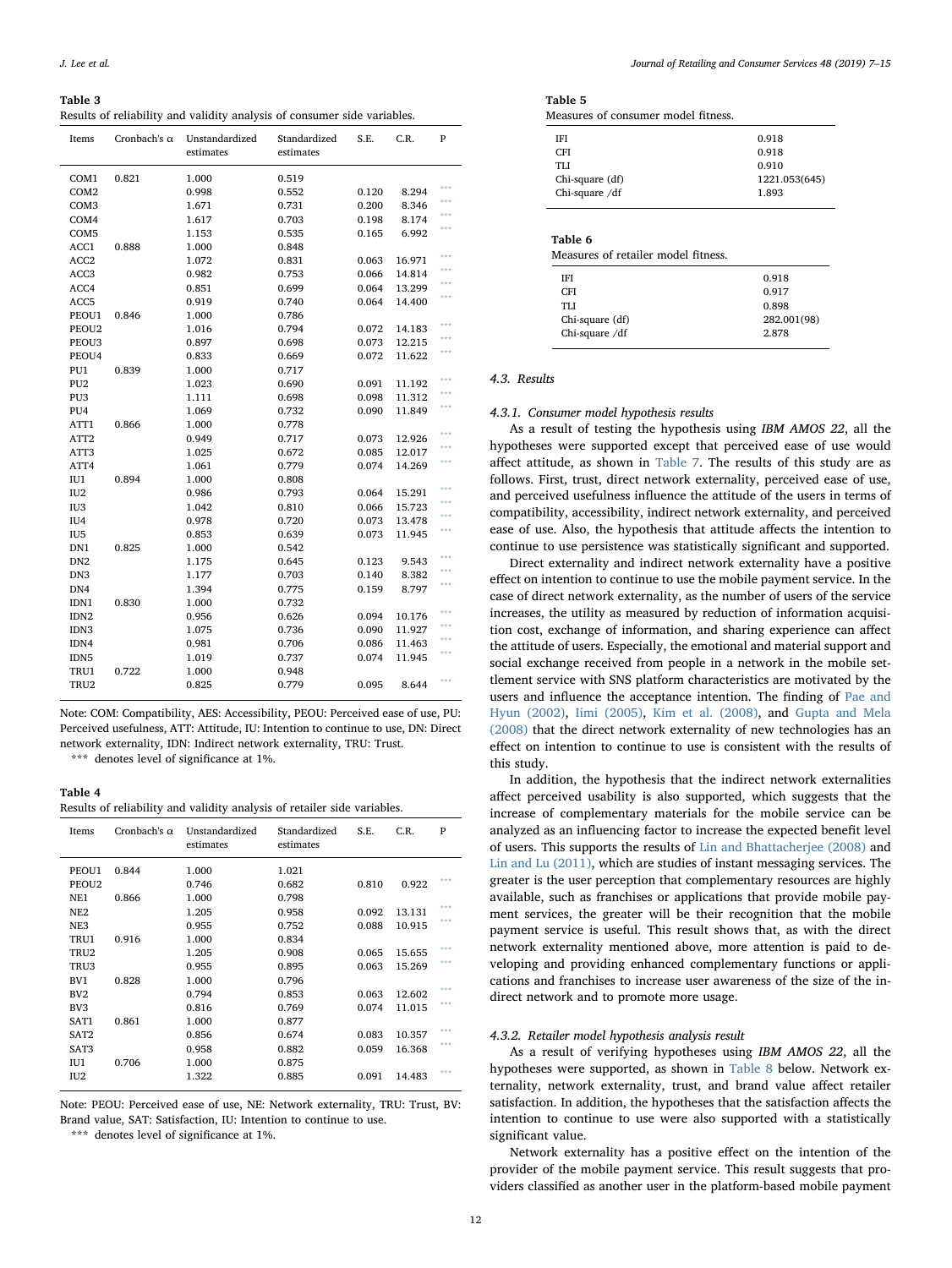#### <span id="page-6-0"></span>Table 7 Hypothesis consumer side test result.

| Attributes                  | Unstandardized Estimate | Standardized Estimate | S.E.  | C.R.   | D       | Hypothesis status |
|-----------------------------|-------------------------|-----------------------|-------|--------|---------|-------------------|
| $H1: IDN \rightarrow PU$    | $0.182***$              | $0.199***$            | 0.043 | 4.281  | < 0.001 | Supported         |
| $H2:ACC \rightarrow PU$     | $0.092^*$               | 0.127                 | 0.054 | 1.718  | 0.086   | Supported         |
| H3: PEOU→PU                 | $0.247***$              | $0.346***$            | 0.082 | 2.996  | 0.003   | Supported         |
| $H4:COM \rightarrow PU$     | $0.577***$              | $0.481***$            | 0.140 | 4.125  | < 0.001 | Supported         |
| $H5:$ PEOU $\rightarrow$ AT | $0.213$ **              | 0.270                 | 0.093 | 2.306  | 0.021   | Supported         |
| $H6:PIJ \rightarrow AT$     | $0.591***$              | $0.534***$            | 0.141 | 4.201  | < 0.001 | Supported         |
| $H7:DN \rightarrow AT$      | $0.316***$              | $0.253***$            | 0.076 | 4.172  | < 0.001 | Supported         |
| $H8:TRU \rightarrow AT$     | $0.140***$              | $0.203***$            | 0.036 | 3.921  | < 0.001 | Supported         |
| $H9:AT \rightarrow IU$      | $1.079***$              | $0.920***$            | 0.079 | 13.652 | < 0.001 | Supported         |

Note: COM: Compatibility, AES: Accessibility, PEOU: Perceived ease of use, PU: Perceived usefulness, ATT: Attitude, IU: Intention to continue to use, DN: Direct network externality, IDN: Indirect network externality, TRU: Trust.

<span id="page-6-3"></span>\*\* indicate a level of significance of 5% respectively.

<span id="page-6-2"></span>\*\*\* indicate a level of significance of 1%, respectively.

service are also affected by the network externalities. In other words, the greater is the consumer use of a mobile payment service, the greater will be the perceived consumer utility of the service. This paper carries out an empirical verification while concurrently supporting studies ([Katz and Shapiro, 1985](#page-7-22)) that have theoretically verified the characteristics of the duality of the platform.

According to [Gefen and Straub \(2000\)](#page-7-37), the inconsistency of perceived ease of use is due to the use of information technology. In a study by [Gefen and Straub \(2000\)](#page-7-37) on e-commerce, the use of websites by users to acquire information is a task related to the inherent characteristics of information technology, and using a website to purchase goods is classified as business related to external characteristics. When a website is used by customers to acquire information, perceived ease of use affects the acceptance of the website. However, perceived ease of use does not affect the acceptance of websites of retailers in this study. From this viewpoint, a mobile payment service can be regarded as being used to purchase information technology. Therefore, it can be explained that perceived ease of use does not directly affect the acceptance of mobile payment services.

User satisfaction is also proven to have a positive effect on user intention in the aspect of a supplier using a mobile payment service. In previous studies, the satisfaction of the service users was examined. However, this study provides implications for the service satisfaction of the suppliers. It also suggests that more attention and efforts are needed to improve the perception of the size of the consumer network in order to encourage more retailers to use the service in the future.

### 5. Conclusion

<span id="page-6-1"></span>Table 8

This paper is meaningful in that it is the first to present an integrated model from the point of view of the two-sided market, which looks at the rapidly growing platform-based mobile payment industry from the supplier and consumer sides (see [Fig. 3\)](#page-7-38). Using a consumer model and a supplier model, this paper has proven the network effect as the most important variable in platform-based service. This study also used an integrated model to show that the two models enhance the network effects of the other. The network effect shows a clear interaction between the provider and consumer in platform-based services.

|       |  | tion between the provider and consu |  |
|-------|--|-------------------------------------|--|
| ble 8 |  |                                     |  |

| Hypothesis retailer side test result. |  |  |  |  |
|---------------------------------------|--|--|--|--|
|---------------------------------------|--|--|--|--|

In practical terms, it is suggested that maximizing the network effect of platform operators can affect the survival of services. In addition, this research tried to increase the quality of each model by adding frequently mentioned variables to the existing TAM and the mobile payment service user acceptance model.

In addition, the integrated model proposed in this study is meaningful to extend the existing user acceptance model that only verifies one aspect by using the concept of a two-sided market. There are many studies that have proven that only the network effect of the consumer side in the existing literature has been verified, but the interactive network effect between the consumer and the supplier groups has not been studied yet. In this sense, this study proposes the study of consumer and supplier acceptance models in future platform business, and future researchers can refer to the study method and results analysis in their follow-up studies.

In addition, this study has methodological significance in that it examines the network externalities of consumers and suppliers with empirical studies through questionnaires. As mentioned earlier, most of the existing two-sided market studies follow the engineering methodology, and there is little research on the opinions of actual users. Specifically, social science research on the supplier side is scarce, and this study intends to make a methodological contribution to two-sided market research by surveying the opinions of suppliers who are important platform users.

This paper examined the market situation of a mobile payment service based on the network and applied various theoretical implications. Network externality had a important effect on the intention of the users and the consumers in the service operation, and it was revealed that the awareness of the externalities of the network is important for service continuation. For instance, Kakao Pay, the largest messaging service in Korea, was the first to launch in the market. In the beginning, it attracted a large number of subscribers and announced a successful start. After one year, transactions failed to increase, and consumers changed to other payment services. In particular, it is likely that early attempts at network externality failed to make good use of the virtuous circle structure. Compared to competitors, there were fewer franchisees available to consumers after the service was first launched. This seems to have had a negative effect on consumer satisfaction due to the lack of

| .                                                                                                                                           |                                                               |                                                               |                                           |                                              |                                                   |                                                                   |
|---------------------------------------------------------------------------------------------------------------------------------------------|---------------------------------------------------------------|---------------------------------------------------------------|-------------------------------------------|----------------------------------------------|---------------------------------------------------|-------------------------------------------------------------------|
| Attributes                                                                                                                                  | Unstandardized Estimate                                       | Standardized Estimate                                         | S.E.                                      | C.R.                                         |                                                   | Hypothesis status                                                 |
| $HI: PEOU \rightarrow SAT$<br>$H2: NE \rightarrow SAT$<br>$H3: TRU \rightarrow SAT$<br>$H4: BV \rightarrow TRU$<br>$H5: SAT \rightarrow IU$ | 0.036<br>$0.220***$<br>$0.914***$<br>$0.868***$<br>$0.653***$ | 0.036<br>$0.203***$<br>$0.855***$<br>$0.947***$<br>$0.870***$ | 0.054<br>0.049<br>0.071<br>0.076<br>0.052 | 0.663<br>4.521<br>12.789<br>11.396<br>12.468 | 0.507<br>< 0.001<br>< 0.001<br>< 0.001<br>< 0.001 | Not supported<br>Supported<br>Supported<br>Supported<br>Supported |
|                                                                                                                                             |                                                               |                                                               |                                           |                                              |                                                   |                                                                   |

<span id="page-6-4"></span>\*\*\* Significant at a 1% level.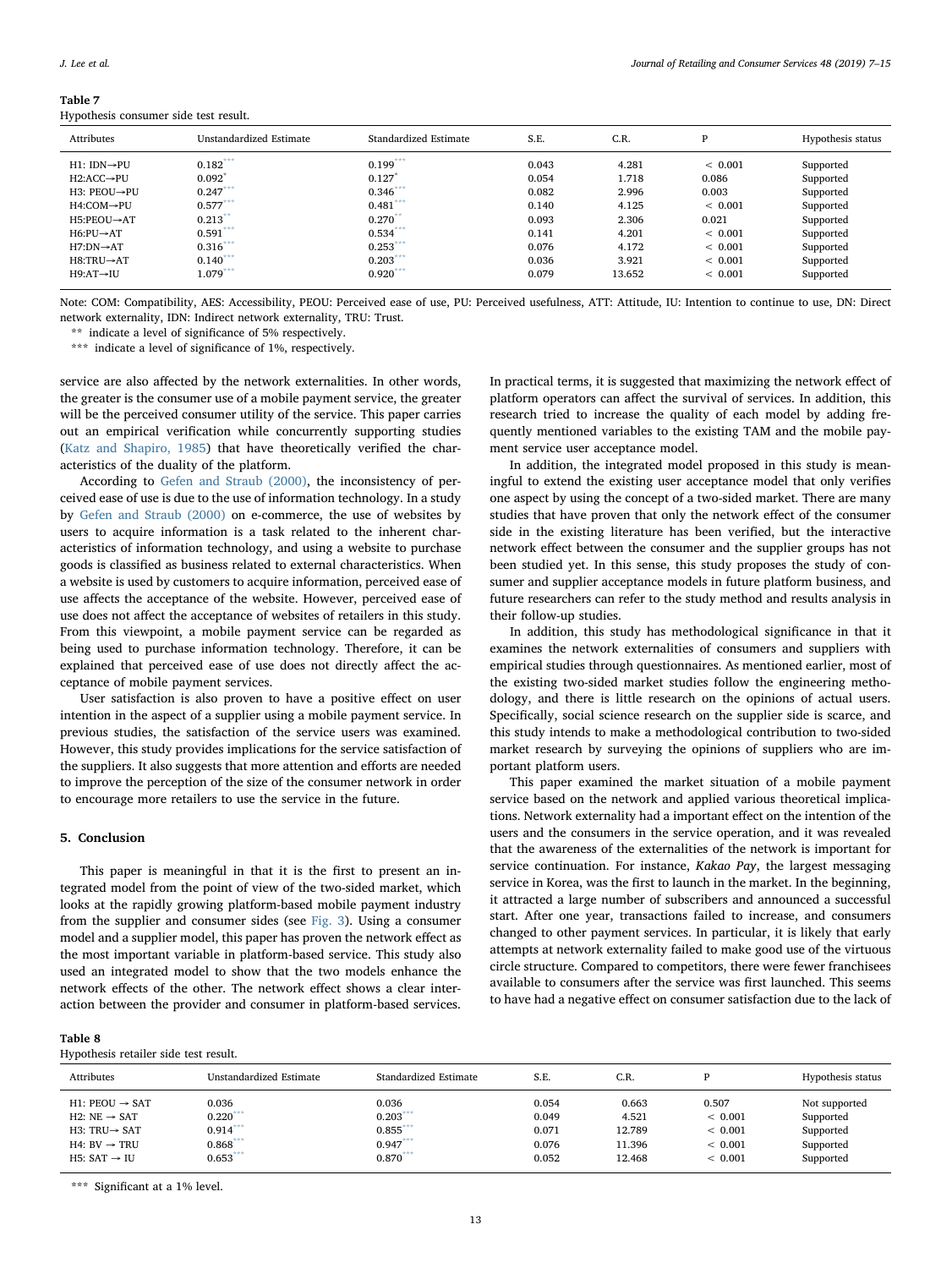<span id="page-7-38"></span>

Fig. 3. Integrated model.

indirect network effect. Failure to satisfy consumer satisfaction in a service that regards network externality as important has also led to the dissatisfaction of suppliers and severely hindered the service. As can be seen from the case of Korea, focusing on meeting the network externalities in operating a platform-based service will help sustain the service.

This study has the following limitations. First, even though consumers and retailers were combined through indirect network externality, it was impossible to compare the two models since the remaining variables were different from each other. Second, the number of observed variables used in the retailer model was rather small. Third, although the use of fintech would be influenced by a variety of external factors such as credit card and smart phone usage rates, it was not considered in this study. In the present fintech industry, various types of services are being released as well as platform based services. In the future, we hope that various studies will be conducted in consideration of various fintech services and other external factors.

# Acknowledgements

This research was supported by the MIST (Ministry of Science and ICT), Korea, under the National Program for Excellence in SW supervised by the IITP (Institute for Information & communications Technology Promotion) (2015-0-00914), and the Ministry of Education of the Republic of Korea, the National Research Foundation of Korea (NRF-2017R1C1B5017518).

#### References

- <span id="page-7-31"></span>[Baker, R.K., White, K.M., 2010. Predicting adolescents' use of social networking sites from](http://refhub.elsevier.com/S0969-6989(18)31051-8/sbref1) [an extended theory of planned behaviour perspective. Comput. Hum. Behav. 26,](http://refhub.elsevier.com/S0969-6989(18)31051-8/sbref1) [1591](http://refhub.elsevier.com/S0969-6989(18)31051-8/sbref1)–1597.
- <span id="page-7-8"></span>Chen, J.J., Adams, C., 2005, December. User acceptance of mobile payments: a theoretical model for mobile payments. In Proceedings of the Fifth International Conference on Electronic Business (ICEB), Hong Kong.
- <span id="page-7-9"></span>Chen, L.D., 2006. A theoretical model of consumer acceptance of mpayment. AMCIS 2006 Proceedings, 247.
- <span id="page-7-17"></span>[Chen, S.C., Chen, H.H., Chen, M.F., 2009. Determinants of satisfaction and continuance](http://refhub.elsevier.com/S0969-6989(18)31051-8/sbref2) [intention towards self-service technologies. Ind. Manag. Data Syst. 109 \(9\),](http://refhub.elsevier.com/S0969-6989(18)31051-8/sbref2) [1248](http://refhub.elsevier.com/S0969-6989(18)31051-8/sbref2)–1263.
- <span id="page-7-18"></span>[Corrocher, N., 2011. The adoption of Web 2.0 services: an empirical investigation.](http://refhub.elsevier.com/S0969-6989(18)31051-8/sbref3) [Technol. Forecast. Soc. Change 78 \(4\), 547](http://refhub.elsevier.com/S0969-6989(18)31051-8/sbref3)–558.
- <span id="page-7-14"></span>[Dahlberg, T., Mallat, N., Öörni, A., 2003. Trust enhanced technology acceptance model](http://refhub.elsevier.com/S0969-6989(18)31051-8/sbref4)[consumer acceptance of mobile payment solutions: tentative evidence. Stockh. Mobil.](http://refhub.elsevier.com/S0969-6989(18)31051-8/sbref4) [Roundtable 22, 23](http://refhub.elsevier.com/S0969-6989(18)31051-8/sbref4).
- <span id="page-7-11"></span>[Dahlberg, T., Mallat, N., Ondrus, J., Zmijewska, A., 2008. Past, present and future of](http://refhub.elsevier.com/S0969-6989(18)31051-8/sbref5) [mobile payments research: a literature review. Electron. Commer. Res. Appl. 7 \(2\),](http://refhub.elsevier.com/S0969-6989(18)31051-8/sbref5) 165–[181](http://refhub.elsevier.com/S0969-6989(18)31051-8/sbref5).
- <span id="page-7-0"></span>[Dahlberg, T., Guo, J., Ondrus, J., 2015. A critical review of mobile payment research.](http://refhub.elsevier.com/S0969-6989(18)31051-8/sbref6) [Electron. Commer. Res. Appl. 14 \(5\), 265](http://refhub.elsevier.com/S0969-6989(18)31051-8/sbref6)–284.
- <span id="page-7-27"></span>[Davis, F.D., 1989. Perceived usefulness, perceived ease of use, and user acceptance of](http://refhub.elsevier.com/S0969-6989(18)31051-8/sbref7) [information technology. MIS Q. 13 \(3\), 319](http://refhub.elsevier.com/S0969-6989(18)31051-8/sbref7)–340.
- <span id="page-7-13"></span>[Dewan, S.G., Chen, L.D., 2005. Mobile payment adoption in the US: a cross-industry,](http://refhub.elsevier.com/S0969-6989(18)31051-8/sbref8) [crossplatform solution. J. Inf. Priv. Secur. 1 \(2\), 4](http://refhub.elsevier.com/S0969-6989(18)31051-8/sbref8)–28.

<span id="page-7-6"></span>[Dickinger, A., Kleijnen, M., 2008. Coupons going wireless: Determinants of consumer](http://refhub.elsevier.com/S0969-6989(18)31051-8/sbref9)

[intentions to redeem mobile coupons. J. Interactive Mark. 22 \(3\), 23](http://refhub.elsevier.com/S0969-6989(18)31051-8/sbref9)–39.

- <span id="page-7-3"></span>[Evans, D.S., Pirchio, A., 2015. An Empirical Examination of Why Mobile Money Schemes](http://refhub.elsevier.com/S0969-6989(18)31051-8/sbref10) [Ignite in Some Developing Countries But Flounder in Most. School of Law, University](http://refhub.elsevier.com/S0969-6989(18)31051-8/sbref10) [of Chicago, Chicago, IL \(No. 723, Coase-Sandor Working Paper Series in Law and](http://refhub.elsevier.com/S0969-6989(18)31051-8/sbref10) [Economics\)](http://refhub.elsevier.com/S0969-6989(18)31051-8/sbref10).
- <span id="page-7-29"></span>[Featherman, M.S., Pavlou, P.A., 2003. Predicting e-services adoption: a perceived risk](http://refhub.elsevier.com/S0969-6989(18)31051-8/sbref11) [facets perspective. Int. J. Hum.-Comput. Stud. 59 \(4\), 451](http://refhub.elsevier.com/S0969-6989(18)31051-8/sbref11)–474.
- <span id="page-7-25"></span>[Gandal, N., 1994. Hedonic price indexes for spreadsheets and an empirical test for net](http://refhub.elsevier.com/S0969-6989(18)31051-8/sbref12)[work externalities. RAND J. Econ. 25, 160](http://refhub.elsevier.com/S0969-6989(18)31051-8/sbref12)–170.
- <span id="page-7-37"></span>[Gefen, D., Straub, D.W., 2000. The relative importance of perceived ease of use in IS](http://refhub.elsevier.com/S0969-6989(18)31051-8/sbref13) [adoption: a study of e-commerce adoption. J. Assoc. Inf. Syst. 1 \(1\), 8.](http://refhub.elsevier.com/S0969-6989(18)31051-8/sbref13)
- <span id="page-7-32"></span>[Gefen, D., Straub, D.W., 2004. Consumer trust in B2C e-Commerce and the importance of](http://refhub.elsevier.com/S0969-6989(18)31051-8/sbref14) [social presence: experiments in e-Products and e-Services. Omega 32 \(6\), 407](http://refhub.elsevier.com/S0969-6989(18)31051-8/sbref14)–424.
- <span id="page-7-30"></span><span id="page-7-23"></span>[Gupta, S., Mela, C.F., 2008. What is a free customer worth? Harv. Bus. Rev. 86, 102](http://refhub.elsevier.com/S0969-6989(18)31051-8/sbref15)–109. [Iimi, A., 2005. Estimating demand for cellular phone services in Japan. Telecommun.](http://refhub.elsevier.com/S0969-6989(18)31051-8/sbref16) [Policy 29, 3](http://refhub.elsevier.com/S0969-6989(18)31051-8/sbref16)–23.
- <span id="page-7-1"></span>[Iman, N., 2018. Is mobile payment still relevant in the](http://refhub.elsevier.com/S0969-6989(18)31051-8/sbref17) fintech era? Electron. Commer. [Res. Appl. 30, 72](http://refhub.elsevier.com/S0969-6989(18)31051-8/sbref17)–82.
- <span id="page-7-5"></span>iResearch, (2016). Market share of China's third-party online payment companies in
- <span id="page-7-28"></span>2015. Retrieved from [http://www.iresearchchina.com/content/details7\\_20682.html.](http://www.iresearchchina.com/content/details7_20682.html) [Jung, Y., Perez-Mira, B., Wiley-Patton, S., 2009. Consumer adoption of mobile TV: ex-](http://refhub.elsevier.com/S0969-6989(18)31051-8/sbref18)
- amining psychological fl[ow and media content. Comput. Hum. Behav. 25 \(1\),](http://refhub.elsevier.com/S0969-6989(18)31051-8/sbref18) 123–[129](http://refhub.elsevier.com/S0969-6989(18)31051-8/sbref18).
- <span id="page-7-22"></span>[Katz, M.L., Shapiro, C., 1985. Network externalities, competition, and compatibility. Am.](http://refhub.elsevier.com/S0969-6989(18)31051-8/sbref19) Econ. [Rev. 75 \(3\), 424](http://refhub.elsevier.com/S0969-6989(18)31051-8/sbref19)–440.
- <span id="page-7-4"></span>[Kazan, E., Tan, C.W., Lim, E.T., Sørensen, C., Damsgaard, J., 2018. Disentangling digital](http://refhub.elsevier.com/S0969-6989(18)31051-8/sbref20) [platform competition: the case of UK mobile payment platforms. J. Manag. Inf. Syst.](http://refhub.elsevier.com/S0969-6989(18)31051-8/sbref20) [35 \(1\), 180](http://refhub.elsevier.com/S0969-6989(18)31051-8/sbref20)–219.
- <span id="page-7-35"></span>[Kim, D.J., Ferrin, D.L., Rao, H.R., 2009. Trust and satisfaction, two stepping stones for](http://refhub.elsevier.com/S0969-6989(18)31051-8/sbref21) [successful e-commerce relationships: a longitudinal exploration. Inf. Syst. Res. 20 \(2\),](http://refhub.elsevier.com/S0969-6989(18)31051-8/sbref21) 237–[257](http://refhub.elsevier.com/S0969-6989(18)31051-8/sbref21).
- <span id="page-7-36"></span>[Kim, G.S., Park, S.B., Oh, J., 2008. An examination of factors in](http://refhub.elsevier.com/S0969-6989(18)31051-8/sbref22)fluencing consumer [adoption of short message service \(SMS\). Psychol. Mark. 25, 769](http://refhub.elsevier.com/S0969-6989(18)31051-8/sbref22)–786.
- <span id="page-7-15"></span>[Kim, H., Lee, D., Hwang, J.S., 2018. Dividing network externality into the number of](http://refhub.elsevier.com/S0969-6989(18)31051-8/sbref23) [peers and users: focusing on sociability and enjoyment in online games. Inf. Technol.](http://refhub.elsevier.com/S0969-6989(18)31051-8/sbref23) [People 31 \(2\), 388](http://refhub.elsevier.com/S0969-6989(18)31051-8/sbref23)–404.
- <span id="page-7-16"></span>Kim, N., Park, Y., Lee, D., 2019. Diff[erences in consumers' intention to use on-demand](http://refhub.elsevier.com/S0969-6989(18)31051-8/sbref24) [automobile-related services in accordance with the degree of personal interactions.](http://refhub.elsevier.com/S0969-6989(18)31051-8/sbref24) [Technol. Forecast. Soc. Change 139, 277](http://refhub.elsevier.com/S0969-6989(18)31051-8/sbref24)–286.
- <span id="page-7-7"></span>[Kleijnen, M., Wetzels, M., de Ruyter, K., 2004. Consumer acceptance of wireless](http://refhub.elsevier.com/S0969-6989(18)31051-8/sbref25) finance. [J. Financ. Serv. Mark. 8 \(3\), 206](http://refhub.elsevier.com/S0969-6989(18)31051-8/sbref25)–217.
- <span id="page-7-12"></span>[Kreyer, N., Pousttchi, K., Turowski, K., 2003. Mobile payment procedures: scope and](http://refhub.elsevier.com/S0969-6989(18)31051-8/sbref26) [characteristics. e-Serv. J. 2 \(3\), 7](http://refhub.elsevier.com/S0969-6989(18)31051-8/sbref26)–22.
- <span id="page-7-21"></span>[Lederer, A.L., Maupin, D.J., Sena, M.P., Zhuang, Y., 2000. The technology acceptance](http://refhub.elsevier.com/S0969-6989(18)31051-8/sbref27) [model and the World Wide Web. Decis. Support Syst. 29 \(3\), 269](http://refhub.elsevier.com/S0969-6989(18)31051-8/sbref27)–282.
- <span id="page-7-33"></span>[Luarn, P., Lin, H.H., 2005. Toward an understanding of the behavioral intention to use](http://refhub.elsevier.com/S0969-6989(18)31051-8/sbref28) [mobile banking. Comput. Hum. Behav. 21 \(6\), 873](http://refhub.elsevier.com/S0969-6989(18)31051-8/sbref28)–891.
- <span id="page-7-24"></span>[Lin, C.P., Bhattacherjee, A., 2008. Elucidating individual intention to use interactive in](http://refhub.elsevier.com/S0969-6989(18)31051-8/sbref29)[formation technologies: the role of network externalities. Int. J. Electron. Commer.](http://refhub.elsevier.com/S0969-6989(18)31051-8/sbref29) [13, 85](http://refhub.elsevier.com/S0969-6989(18)31051-8/sbref29)–108.
- <span id="page-7-20"></span>[Lin, J.C.C., Lu, H., 2000. Towards an understanding of the behavioural intention to use a](http://refhub.elsevier.com/S0969-6989(18)31051-8/sbref30) [web site. Int. J. Inf. Manag. 20 \(3\), 197](http://refhub.elsevier.com/S0969-6989(18)31051-8/sbref30)–208.
- <span id="page-7-26"></span>[Lin, K.Y., Lu, H.P., 2011. Why people use social networking sites: an empirical study](http://refhub.elsevier.com/S0969-6989(18)31051-8/sbref31) [integrating network externalities and motivation theory. Comput. Hum. Behav. 27](http://refhub.elsevier.com/S0969-6989(18)31051-8/sbref31) [\(3\), 1152](http://refhub.elsevier.com/S0969-6989(18)31051-8/sbref31)–1161.
- <span id="page-7-34"></span>[Mahmood, M.A., Burn, J.M., Gemoets, L.A., Jacquez, C., 2000. Variables a](http://refhub.elsevier.com/S0969-6989(18)31051-8/sbref32)ffecting in[formation technology end-user satisfaction: a meta-analysis of the empirical litera](http://refhub.elsevier.com/S0969-6989(18)31051-8/sbref32)[ture. Int. J. Hum-Comput. Stud. 52 \(4\), 751](http://refhub.elsevier.com/S0969-6989(18)31051-8/sbref32)–771.
- <span id="page-7-19"></span>Mallat, N., 2004. Theoretical constructs of mobile payment adoption. Paper presented at Proceedings of the 27th Information Systems Research Seminar in Scandinavia (IRIS), Falkenberg, Sweden, August, 14-17.
- <span id="page-7-10"></span>[Mallat, N., 2007. Exploring consumer adoption of mobile payments](http://refhub.elsevier.com/S0969-6989(18)31051-8/sbref33)–A qualitative study. [J. Strateg. Inf. Syst. 16 \(4\), 413](http://refhub.elsevier.com/S0969-6989(18)31051-8/sbref33)–432.
- <span id="page-7-2"></span>[Menke, L., de Lussanet, M., 2006. SMS-Based Mobile Payment: Popular with the Young.](http://refhub.elsevier.com/S0969-6989(18)31051-8/sbref34)